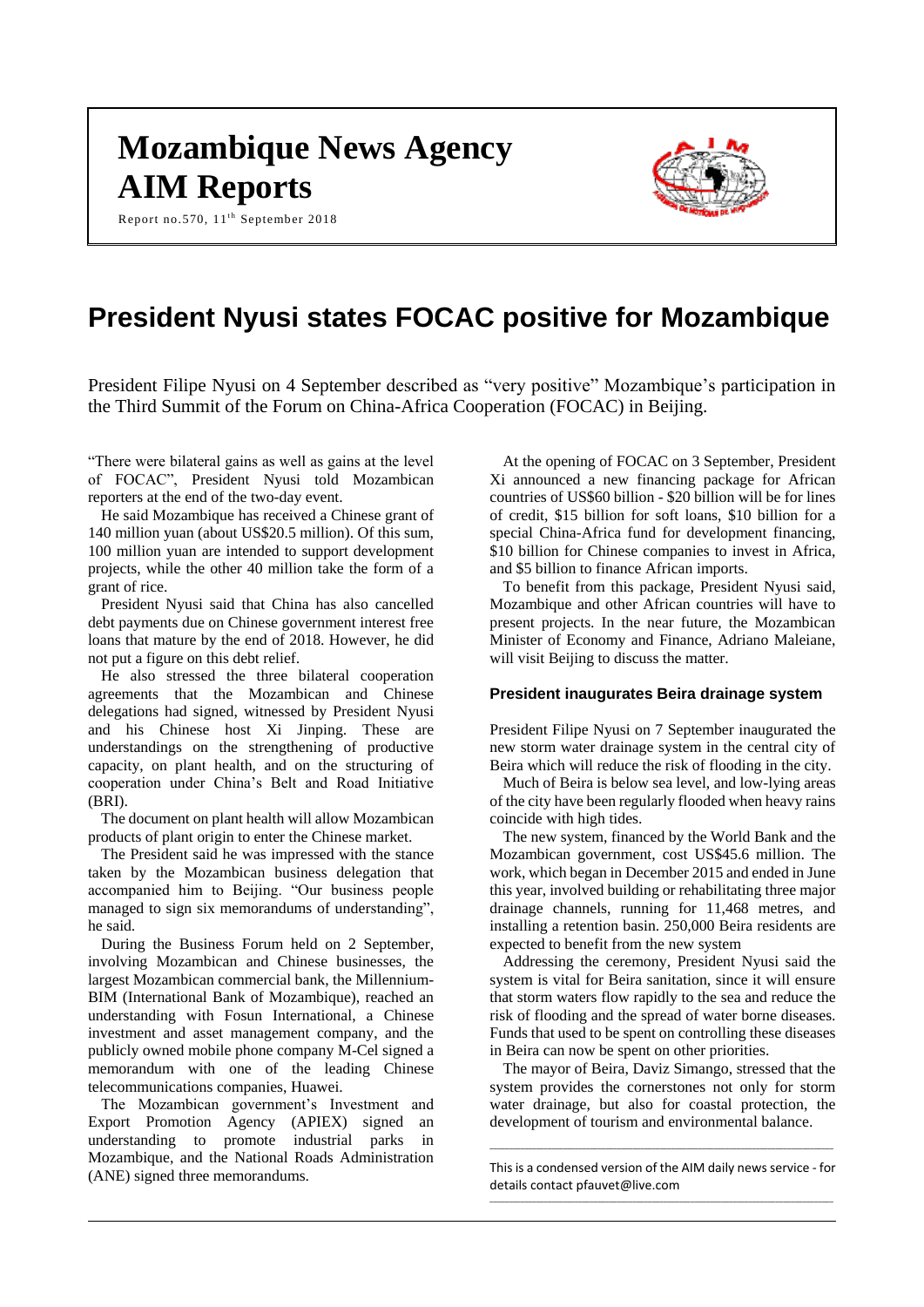# **Maputo Assembly expels six MDM defectors**

The Maputo Municipal Assembly on 5 September sacked six of its members who had defected from the Mozambique Democratic Movement (MDM) to other parties or groups.

The six are Ismael Nhacuecue (a former head of the MDM group in the Assembly), Armando Paia, Ismael Cassamo, Carlos Tembe, Wiliamo Savanguane and Rui Munona. All were elected on the MDM ticket in the municipal elections of 2013.

There are 64 seats in the Maputo Municipal Assembly. In 2013, the ruling Frelimo Party won 37 of them, and the MDM took the other 27. There are no members of the Assembly from the main opposition party Renamo because it boycotted the 2013 elections.

At the meeting, 56 members of the Assembly were present. 51 of them voted to expel the MDM defectors from the Assembly and five cast blank ballots (presumably from those under threat of expulsion).

According to Augusto Banze, the head of the MDM group in the Assembly, Ismael Nhacucue, Armando Augusto, Ismael Cassamo and Rui Munona, are all on Renamo's list of candidates for the 10 October municipal elections. The other two, Carlos Tembe and Wiliamo Savanguane, have joined the list put forward by an independent group calling itself the "Group of Citizens for Mozambican Civic Solidarity".

The Assembly moved against its former members under a clause in the legislation governing municipalities, which states that elected municipal officials lose their seats if they join a party or list other than that for which they were originally elected. The penalty for betraying one's party is expulsion from the Assembly.

The six expelled members claimed that the Assembly's vote was "illegal and irresponsible". Ismael Nhacuecue told reporters that they will appeal to the Administrative Tribunal.

This is the latest stage in a bitter battle between Renamo and MDM. Renamo clearly set out to wreck the MDM's electoral chances by poaching some of its most prominent members, such as Venancio Mondlane (once rapporteur of the MDM parliamentary group), and the mayor of the central city of Quelimane, Manuel Araujo.

The MDM has responded by trying to disqualify its turncoats from standing in the October elections. Frelimo has been happy to support the MDM, leading to claims from Renamo and from the MDM defectors that there is a "Frelimo-MDM coalition".

The MDM has clearly read the municipal legislation more closely than Renamo did. It successfully asked the National Elections Commission (CNE) to disqualify Mondlane as Renamo's mayoral candidate in Maputo city, and Renamo's subsequent appeal to the Constitutional Council, the highest body in matters of constitutional and electoral law was rejected.

In Quelimane, Araujo was sacked as mayor – but, like the six members of the Maputo Assembly, he is appealing to the Administrative Tribunal.

# **President Nyusi lays first stone for Sofala road**

President Filipe Nyusi on 7 September laid the first stone for the paving of a major road in the central province of Sofala, running from Tica, in Nhamatanda district, through the district of Buzi, to Nova Sofala on the shores of the Indian Ocean.

The road links Buzi to the EN6 highway, running from the port of Beira to Zimbabwe. It is 134 kilometres long, and the job is budgeted at over US\$126 million, provided by the Exim Bank of India and by the Mozambican government. Paving and widening the road is scheduled to take 33 months.

The job includes building a 670-metre-long bridge over the Buzi River. Floods on the Buzi have frequently made the existing Tica-Buzi road impassable and have cut Buzi from the rest of the country.

At the ceremony, President Nyusi recalled that India was the first country in Asia he visited after becoming head of state in 2015. He said that, in his meeting with Indian Prime Minister Narendra Modi, he told him there was a river in Mozambique "that doesn't let the people rest", referring to the Buzi. "He replied 'let us see', and when he came to Mozambique, this became a promise along with other road development projects, such as the Mandlakazi-Macuacua road in the south (inaugurated last month)", said President Nyusi.

Indian High Commissioner Rudra Shresth told the ceremony that India agreed to finance the road because it regards Mozambique as a strategic partner.

# **First stone laid for water distribution centre**

Deputy Minister of Public Works, Victor Tauacale, on 10 September laid the first stone for the construction of a water distribution centre at Mathlemele, in the southern city of Matola.

The centre forms part of an agreement between the Mozambican and Dutch governments, valued at around  $E$ 20 million (US\$23.2 million) to implement the Greater Maputo Water Supply Project.

The Mathlemele distribution centre itself will cost 490 million meticais (about US\$8.1 million). It will consist of two tanks, one that can hold 5,000 cubic metres of water and the other with a capacity of 2,500 cubic metres, an elevated tank with a 250-cubic metre capacity, a pumping station and a commercial building.

The new facility is owned by the government's Water Supply Investment and Assets Fund (FIPAG). The contractor is the Chinese company China Geo Engineering Corporation International, and the inspector is a consortium between Scott Wilson-Mozambique and Lamont Consulting Engineers.

The distribution centre will benefit 465,000 people in Mathlemele and the neighbourhoods of Zona Verde, Ndlavela, 1st May, Km 15 and Nkobe. The work will take 15 months and create at least 300 jobs.

A second distribution centre will be built at Guava in Marracuene district and will serve such outlying Maputo neighbourhoods as Albazine and Magoanine.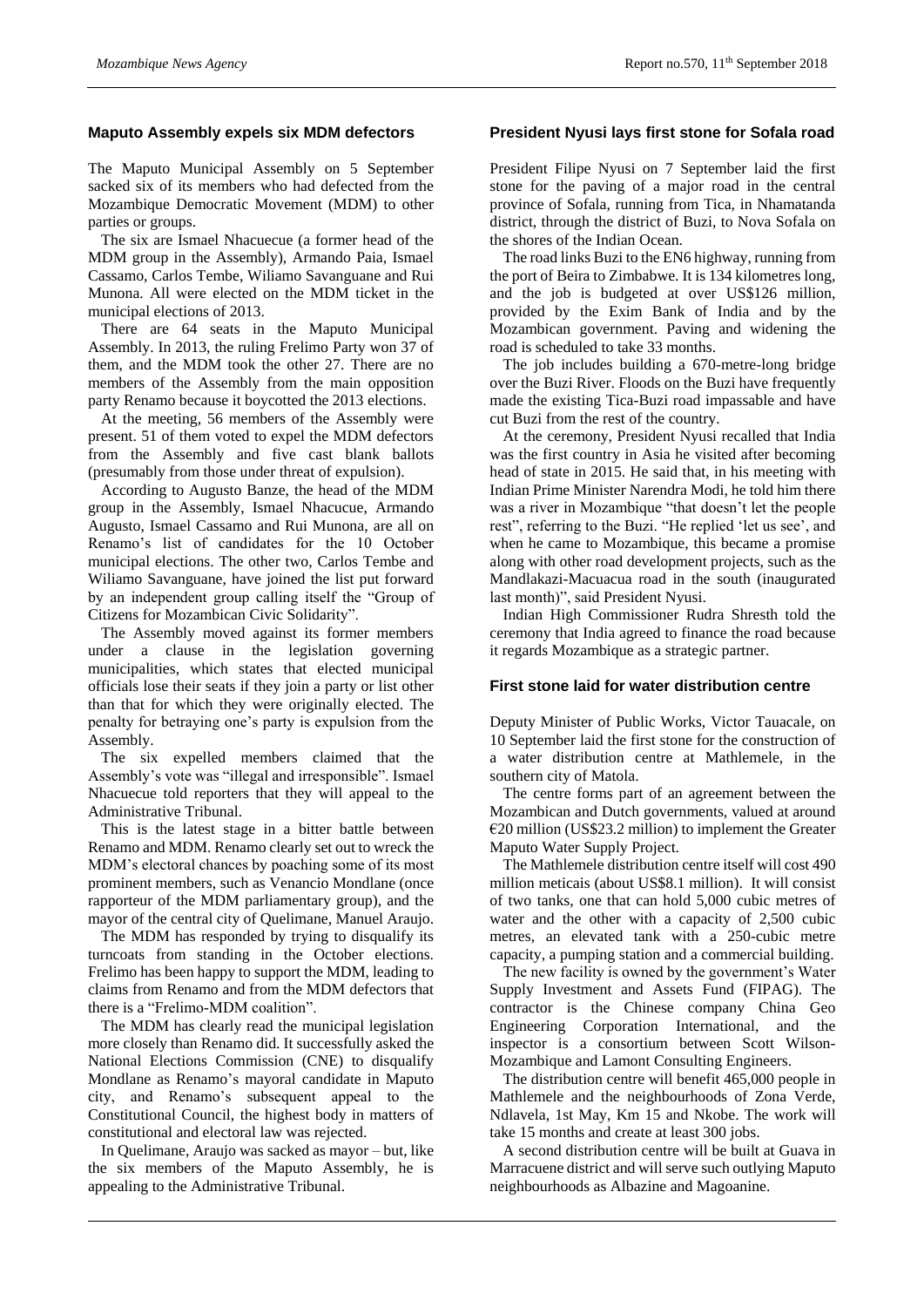# **First steel cut for floating LNG platform**

Mozambique's Minister of Mineral Resources and Energy, Max Tonela, on 6 September chaired the ceremony in the Geoje shipyard in South Korea, at which the first steel was cut for the hull of the floating liquefied natural gas (FLNG) platform that will be installed in the Rovuma Basin, off the coast of the northern Mozambican province of Cabo Delgado.

When installed, the floating platform "will allow the creation of 800 permanent jobs and ensure an additional source of revenue for the state", said Tonela, "In the ensuing 25 years, the project will contribute about US\$700 million a year".

The gas will come from the Coral South field in Rovuma Basin Area Four, where the operator is the Italian energy company ENI.

ENI and its partners announced the Final Investment Decision to build the FLNG plant some 15 months ago, at a ceremony in Maputo. The ENI-led consortium hopes that LNG production will begin by 2022.

The members of the Area 4 consortium are Eni (25 per cent), the US oil and gas giant ExxonMobil (25 per cent), the China National Petroleum Corporation (20%), Galp Energy of Portugal, Kogas of Korea, and Mozambique's own National Hydrocarbon Company (ENH) each with ten per cent.

The Coral South field contains 450 billion cubic meters (16 trillion cubic feet) of natural gas. In October 2016, Eni and its partners signed an agreement with British Petroleum (BP) for the sale of all the LNG produced from Coral South for a period of over 20 years.

## **Government setting up gem marketing centres**

The Mozambican government is setting up marketing centres for gemstones and precious metals, to capture for the legal sector of the economy resources from small scale artisanal mining of these minerals, which are currently sold informally and illegally.

The government initiative seeks to end the huge loss of money to the state that illegal sales of minerals cause. The first marketing centre has been established in the northern province of Nampula by the state-owned Mozambican Mining Exploration Company (EMEM) and a second will soon be opened in Manica province.

The government has also set up trading posts for gems and precious metals in the northern port of Nacala and in Maputo. These posts are not yet operational but are expected to operate in the near future.

Speaking in Maputo on 5 September at the opening of the National Gem, Mineral and Jewellery Fair, the chairperson of EMEM, Celestino Sitoe, explained that the trading posts will facilitate the export of precious minerals, with artisanal producers able to deal with all the necessary paperwork at the same place. He added, "What currently happens that the sale of minerals is not following the legal circuit, and so the government has decided to find mechanisms to bring all the stakeholders in this marketing area into a legal format".

#### **Vale sells coal to cement company**

For the first time, coal mined in the western province of Tete will be used on the domestic market, instead of all being exported, under a deal signed between the Brazilian mining giant Vale and Cimentos de Maiaia, a cement company in the northern port city of Nacala.

Maiaia is a company inaugurated three months ago in the Nacala Special Economic Zone. The initial deal is for an annual sale of 600 tonnes of coal to Maiaia.

The coal will reach the company along the Nacala Logistics Corridor (CLN), the railway that runs from the Moatize coal basin in Tete across southern Malawi and onto the mineral port of Nacala-a-Velha, on the coast of Nampula province.

This corridor is handling 1.3 million tonnes of coal a month, overwhelmingly for export. Since the line began operations two and a half years ago it has exported over 20 million tonnes of coal.

This year's plan is to transport over 13 million tonnes of coal along the 912-kilometre line from Moatize to Nacala. The coal trains consist of 120 wagons and take 31 hours to make the journey.

Within two years the Nacala-a-Velha port is expected to reach its maximum capacity of handling 18 million tonnes a year. Vale's open cast mine at Moatize can produce 22 million tonnes of coal a year. Vale owns 50 per cent of CLN, and the other 50 per cent is held by the Japanese multinational, Mitsui.

#### **Ethiopian Airlines to operate out of Nacala**

Ethiopian Airlines will begin operating domestic flights in Mozambique as from 1 October, according to Emmanuel Chaves, chairperson of the Mozambican airports company AdM.

Speaking at an event during the Maputo International Trade Fair (FACIM) Chaves said Ethiopian Airlines would exploit both domestic and international routes based on the northern airport of Nacala.

Currently the only scheduled flights out of Nacala are by Mozambique Airlines (LAM), which flies between Maputo and Nacala twice a week.

Chaves explained that the airline has set up a subsidiary "Ethiopian Mozambique Airlines", which is registered in Mozambique. Based on its Mozambican certification, it will be able to fly to destinations inside and outside Mozambique. He added that a team of senior managers from Ethiopian Airlines is currently in Mozambique, dealing with the final details to ensure that the flights will indeed begin in October.

Chaves believed that the Ethiopian Airlines operations in Nacala will make it viable to embark on a major real estate development on an area of 300 hectares alongside the airport. He added that the Bank of Mozambique has already agreed to build its northern regional offices in this "airport city".

He added that ADM is in negotiations with LAM so that the LAM subsidiary MEX (Mozambique Express) will base its operations in Nacala.